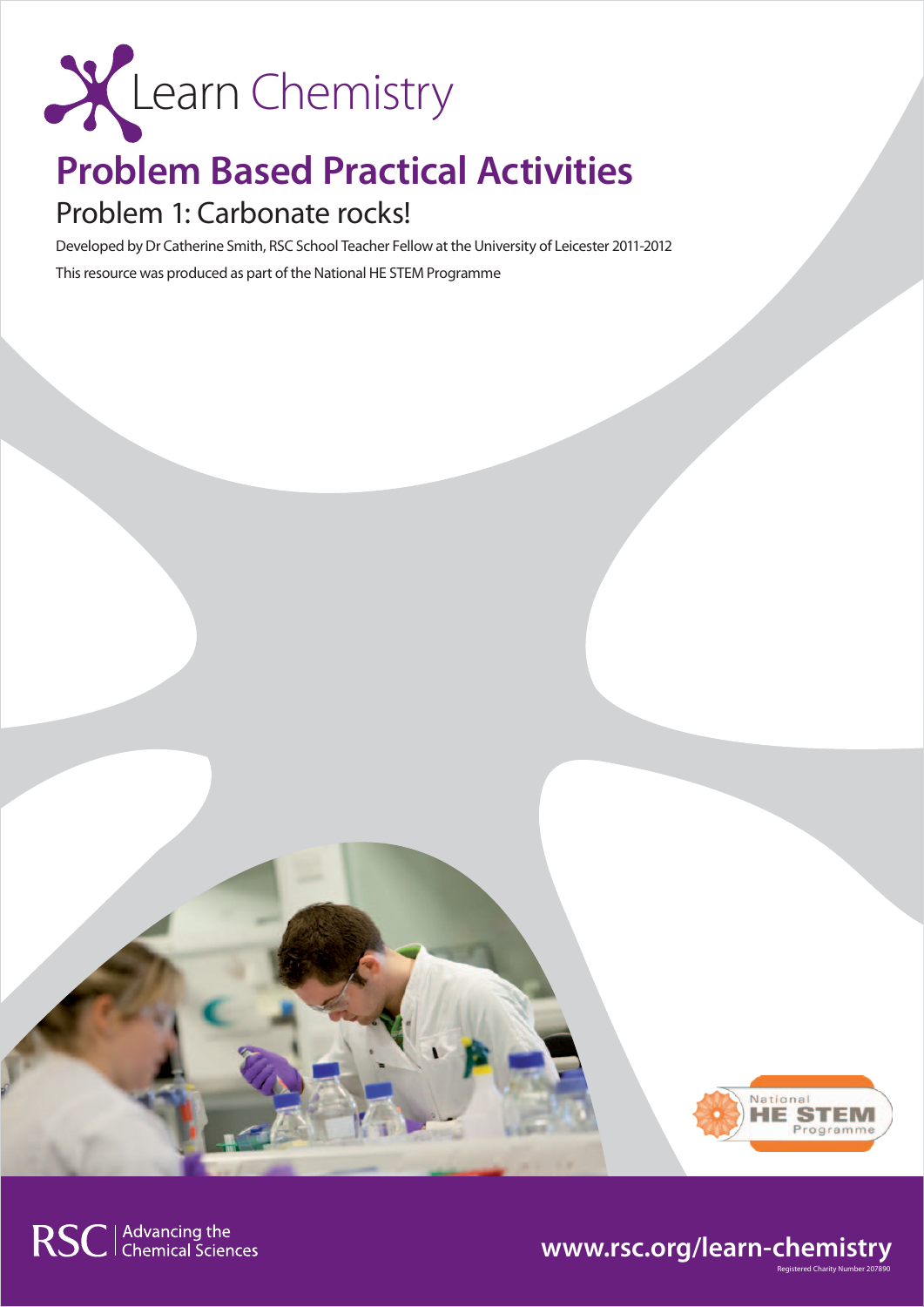# **Problem 1: Carbonate rocks!**

#### **Curriculum links;**

*mole calculations, reacting masses, thermal decomposition of metal carbonates*

#### **Practical skills;**

*top pan balance, observation skills*

The chairman of a local geology society has contacted the students to ask them to help him identify four different rock samples (all essentially metal carbonates or hydrogen carbonates). The students need to heat the samples, measure the mass change and record visual observations. Using the visual observations, the students are asked to identify each sample and using the mass changes the students are asked to determine the purity of the samples.

#### **Extension discussion points:**

- Can the students explain the trend in the thermal stabilities of the '*s*' block metal carbonates and hydrogen carbonates?
- To what degree of accuracy should the final percentage purities of the rock samples C and D be given?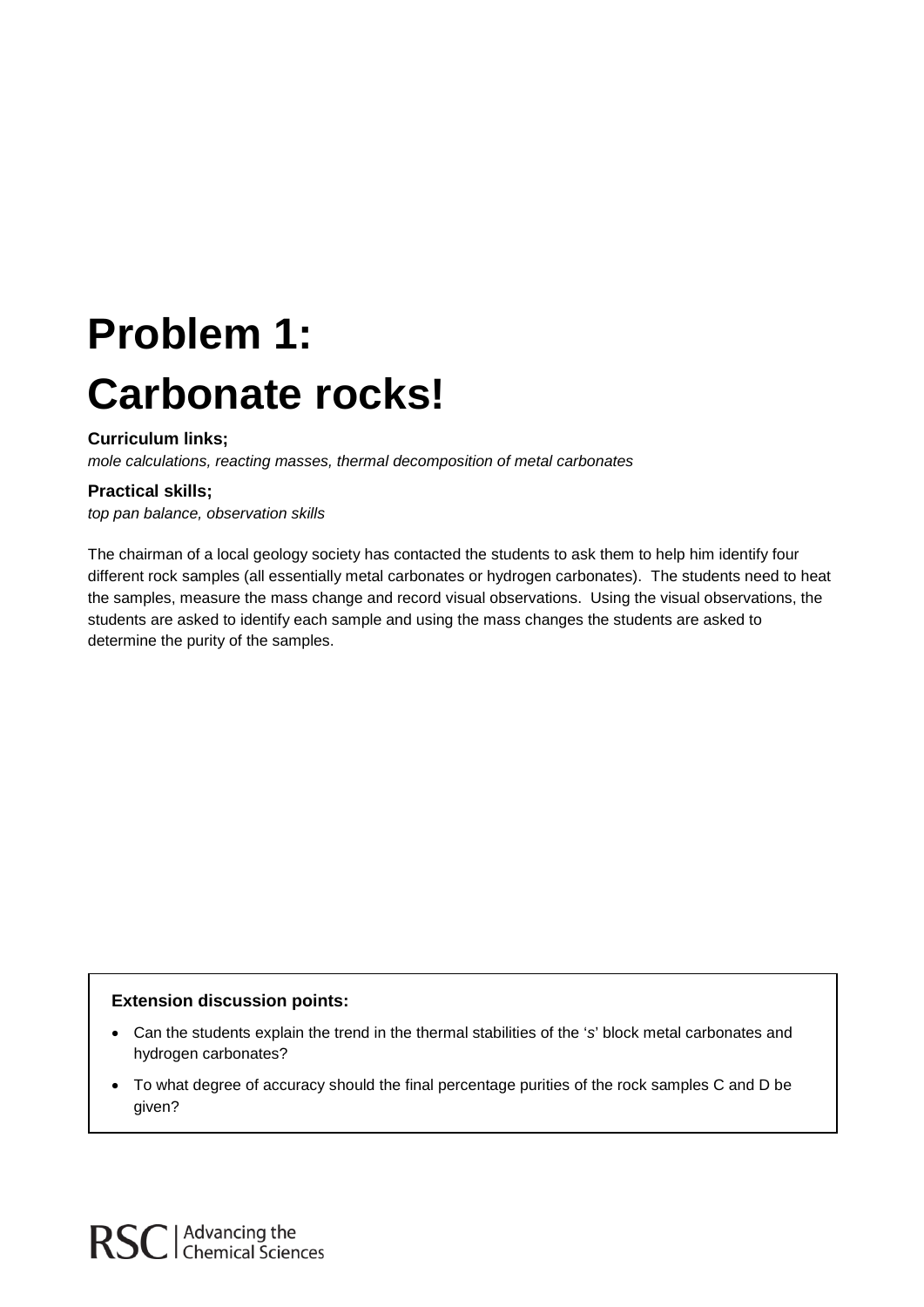#### **Problem 1: Carbonate rocks!**

#### *Pre-Lab questions*

(Remember to give full references for any information beyond A-level that you find out)

- **1.** Identify the principal mineral in each of the sedimentary rocks a d below?
	- a) Nahcolite
	- b) Limestone
	- c) Rhodochrosite
	- d) Smithsonite
- **2.** Sedimentary rocks often contain metal carbonates and hydrogen carbonates. Carry out some research to find information on the thermal stabilities of '*s*' block metal hydrogen carbonates, '*s*'-block metal carbonates and transition metal carbonates. Include in your answer a word equation for the thermal decomposition of a metal carbonate and a metal hydrogen carbonate.
- **3.** Transition and other metal carbonates can often be identified by the colour changes associated with their thermal decomposition. For each of the samples below, identify the colour changes you would expect to observe on heating a sample of each compound;
	- a) zinc carbonate
	- b) manganese carbonate
	- c) copper carbonate
- **4.** A student decides to investigate the thermal decomposition of lead carbonate. She heats an impure sample of the carbonate strongly for 5 min until there is no further decrease in mass and records the following results;

| Mass of empty metal crucíble                     | $= 16.65 g$ |
|--------------------------------------------------|-------------|
| Mass of crucible + lead carbonate before heating | $= 23.31 g$ |
| Mass of crucible + lead oxide after heating      | $= 22.33 g$ |
|                                                  |             |

- a) Write a word and symbol equation for the thermal decomposition of lead carbonate, PbCO<sub>3</sub>.
- b) What mass of carbon dioxide and therefore how many moles of carbon dioxide are given off in the reaction?
- c) Use your understanding of the stoichiometry of the reaction together with your answer to part b) to calculate;
	- i. the number of moles of lead carbonate in the original sample
	- ii. the mass of lead carbonate in the original sample
- d) Using your answer to c) ii., calculate the percentage purity of the lead carbonate sample (you may assume that any impurities in the sample are thermally stable).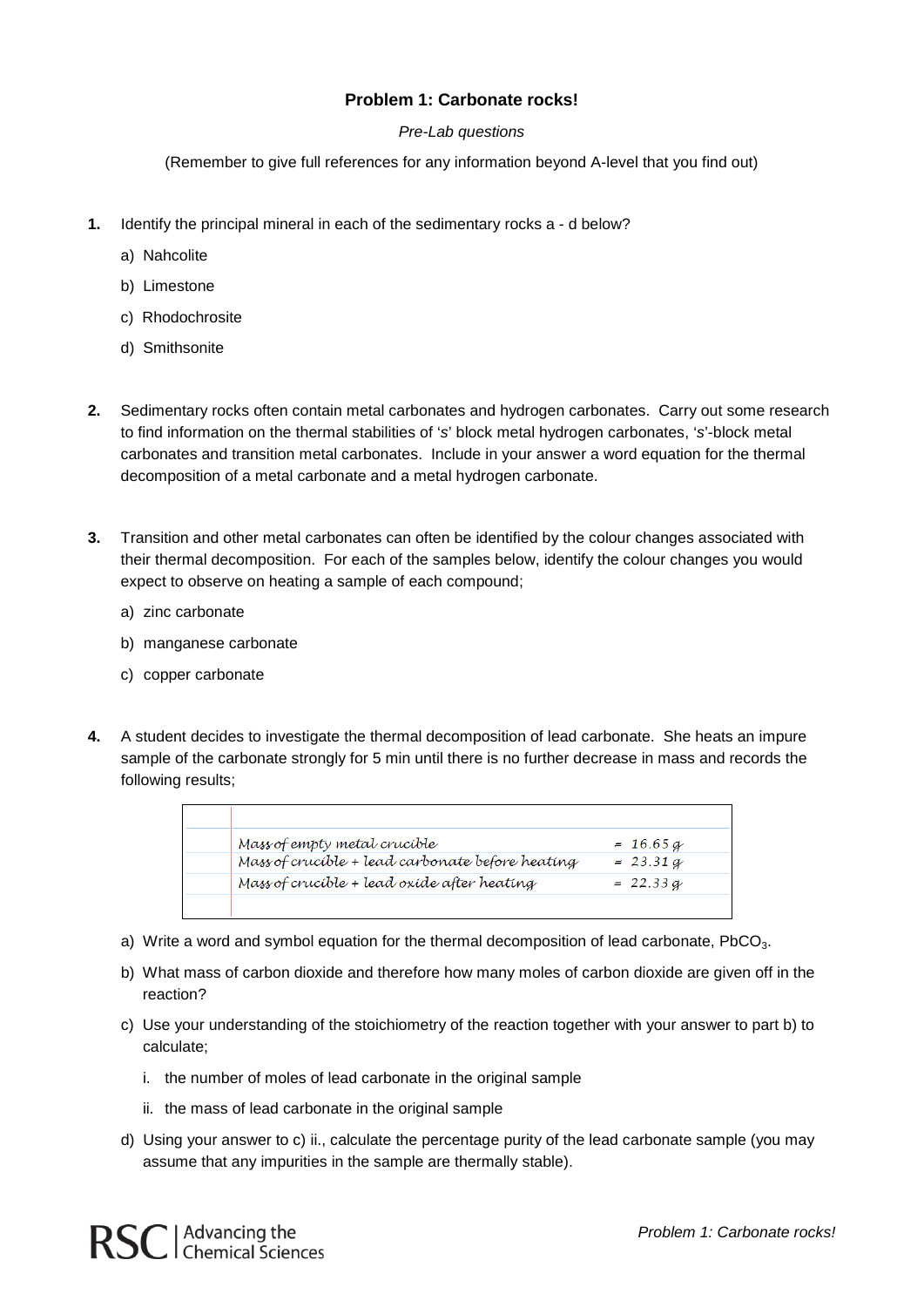#### **Problem 1: Carbonate rocks!**

*Introduction*



Dear analyst,

I am a member of the regional group of The Geology Society and have responsibility for maintaining and updating our collection of rocks, of which we are very proud. We have over a thousand rock samples collected from countries around the world. The rarest rock we hold is a small piece of Kimberlite originating from South Africa.

Sadly, an elderly and well respected member of our group recently passed away. He had a small collection of rocks which he very kindly donated to us in his will. However in packing and transportation, four of these rocks lost their labels. From the labels found loose in the bottom of the box, we know them to be samples of;

**Nahcolite** 

Limestone

Rhodochrosite

**Smithsonite** 

But we do not know which is which.

Please can you help us with the identification of each sample. We have taken the liberty of grinding a small sample of each rock into a powder and labelling them A-D for your analysis. Samples of Rhodochrosite and Smithsonite often contain impurities so in addition to the identification of these samples we would appreciate an analysis of their percentage purity.

We are a society of high standing in academic circles with an excellent reputation for exactness to uphold. We are therefore relying on you for your analyses to be accurate to the highest degree possible.

Please provide a full report detailing your methods and full calculations for our records.

Many thanks for your help,

R hubble

B. Rubble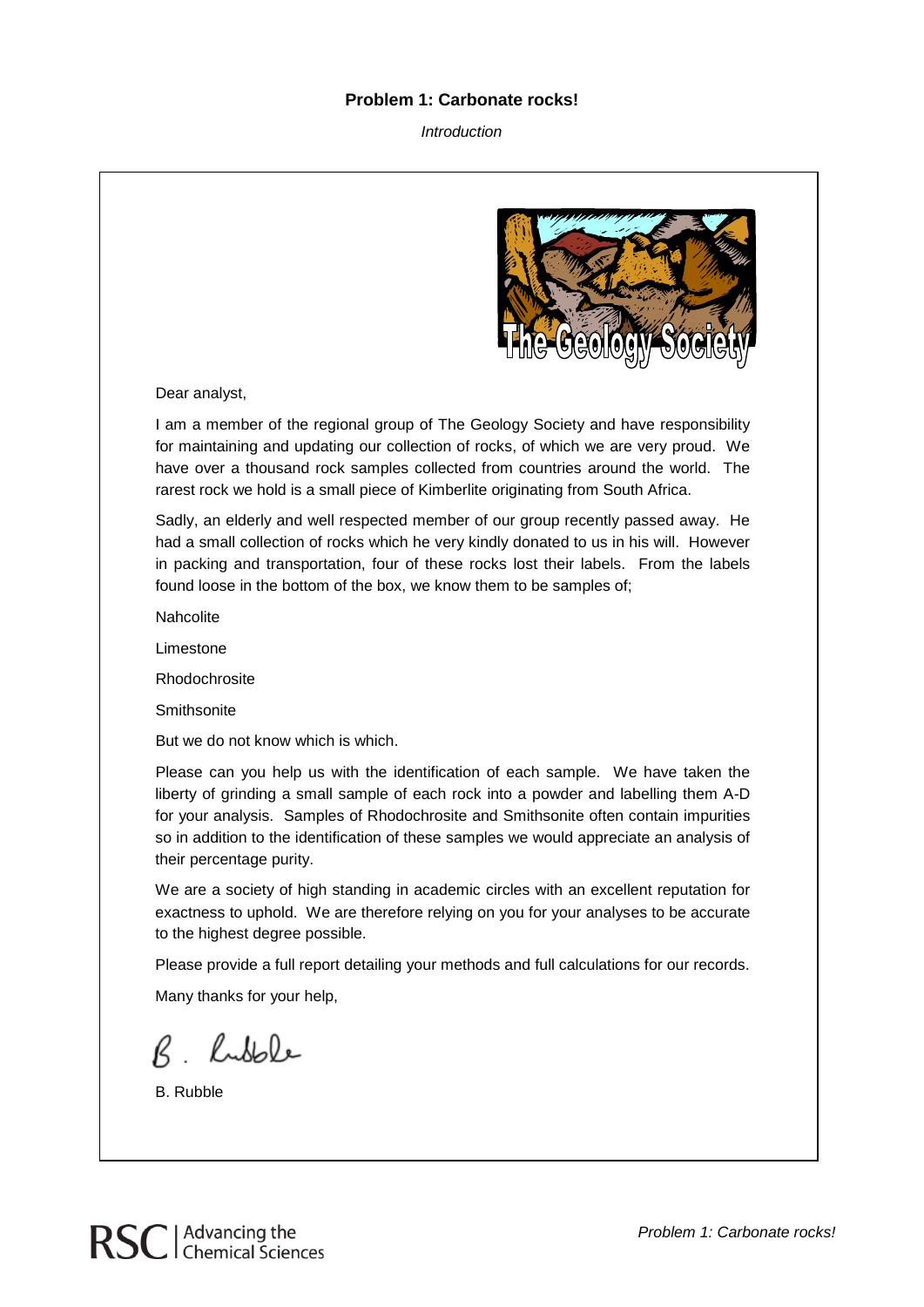#### **Teacher and Technician Pack**

#### *Pre-Lab answers*

(Remember to give full references for any information beyond A-level that you find out)

- **1.** a) Nahcolite = sodium hydrogen carbonate
	- b) Limestone = calcium carbonate
	- c) Rhodochrosite = manganese carbonate
	- d) Smithsonite = zinc carbonate
- **2.** metal carbonate → metal oxide + carbon dioxide

*Group one metal carbonates*; Lithium carbonate decomposes at Bunsen temperatures but other group one metal carbonates (e.g. sodium carbonate) are stable to heat.

*Group two metal carbonates*; The thermal stability of group two metal carbonates increases as you move down the group. Approximate decomposition temperatures are;

| Carbonate            | BeCO <sub>3</sub> | MqCO <sub>3</sub> | CaCO <sub>3</sub> | SrCO <sub>3</sub> | BaCO <sub>3</sub> |
|----------------------|-------------------|-------------------|-------------------|-------------------|-------------------|
| <b>Decomposition</b> | Unstable at       | 400 °C            | 900 $\degree$ C   | 1280 °C           | 1360 $\degree$ C  |
| temperature          | room temp         |                   |                   |                   |                   |

*Transition metal carbonates*; Undergo thermal decomposition at Bunsen temperatures usually accompanied with a change in colour.

metal hydrogen carbonate → metal carbonate + carbon dioxide + water

*Group one metal hydrogen carbonates*; These are stable enough to exist as solids but do readily undergo thermal decomposition on heating

*Group two hydrogen carbonates*; These are so thermally unstable that they only exist in solution

- **3.** a) White (zinc carbonate) to yellow when hot / white when cold (zinc oxide)
	- b) Black (manganese carbonate) to dark brown (manganese oxide)
	- c) Green (copper carbonate) to black (copper oxide)
- **4.** a) lead carbonate → lead oxide + carbon dioxide  $PbCO<sub>3</sub> \rightarrow PbO + CO<sub>2</sub>$ 
	- b) Mass of  $CO_2$  produced = 23.31 g 22.33 g =  $0.98$  g ∴ Moles of  $CO<sub>2</sub>$  produced = 0.98 g  $\div$  44.0 g mol<sup>-1</sup> = **0.022 moles**
	- c) If 0.022 moles of  $CO<sub>2</sub>$  are produced then 0.022 moles of PbCO<sub>3</sub> must have reacted. Hence there must have been **0.022 moles** of PbCO<sub>3</sub> in the original sample.

mass = moles × molar mass  $\therefore$  mass of PbCO<sub>3</sub> = 0.022 moles × 267.2 g mol<sup>-1</sup> = **5.95 g** 

d) Mass of sample heated =  $23.31$  g –  $16.65$  g =  $6.66$  g

Mass of  $PbCO<sub>3</sub>$  in sample = 5.95 g

∴ Percentage purity of sample = (5.95 g ÷ 6.66 g) × 100% = **89.3%**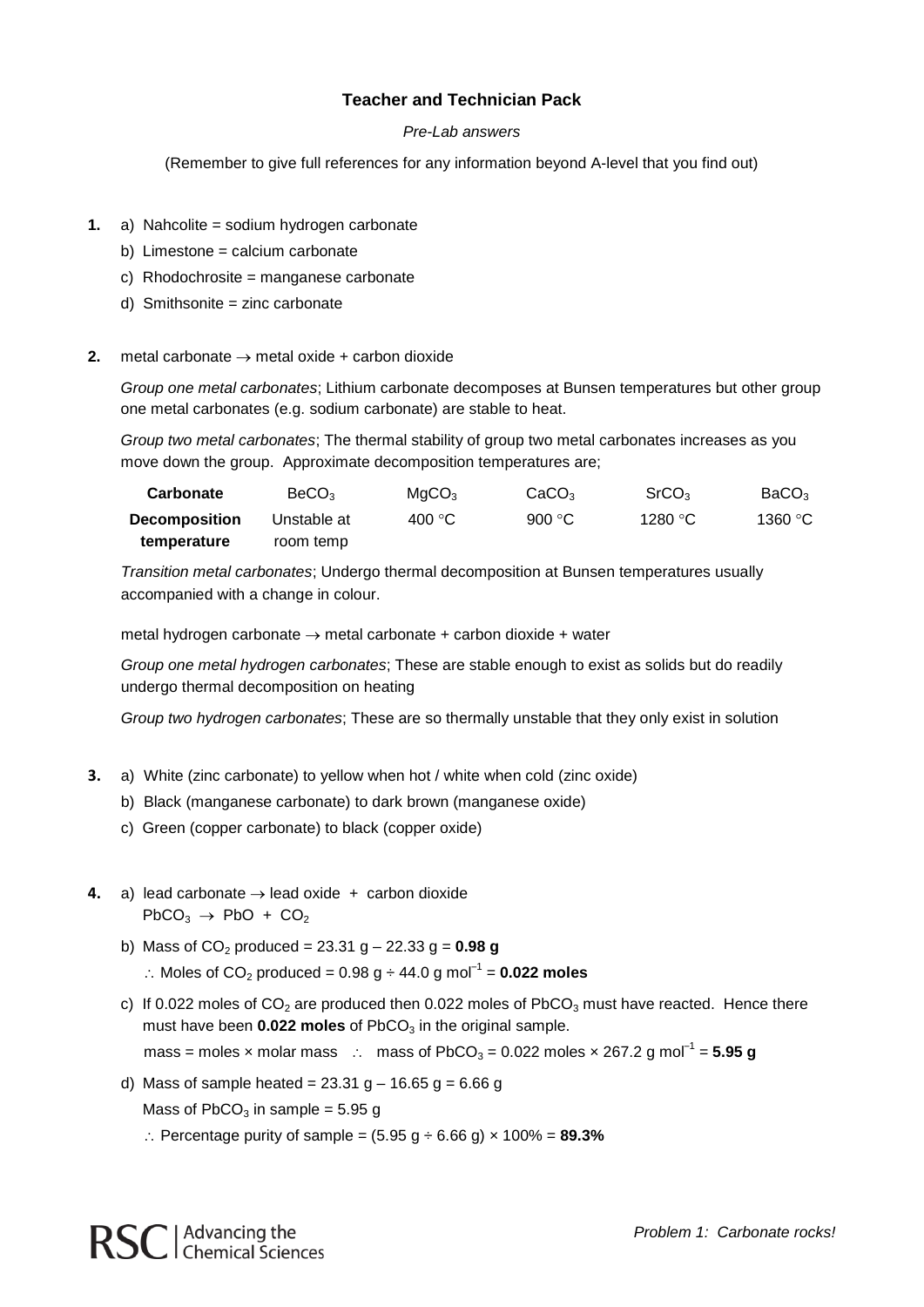



**WARNING!** The **products** from the reactions are not Low hazard. A crucible with

a loose fitting lid should be used to minimise the generation of dust.

#### **Teacher and Technician Pack**

*Proposed method*

## Planning stage

Resul

Using the pre-lab questions, students identify the rocks as either a metal carbonate or a metal hydrogen carbonate. Therefore, by heating a known mass of each rock sample and observing colour and mass changes, the identity of each rock can be determined.



|    | Sample A<br>Mass of crucible<br>Mass of crucible + sample [Low hazard]<br>Mass of crucible + product [Corrosive]<br>Colour change $=$ none                                                   | $= 17.65$ g<br>$= 26.04$ g<br>$= 26.02$ g | Sample A is<br>Limestone (no<br>mass change)                    |
|----|----------------------------------------------------------------------------------------------------------------------------------------------------------------------------------------------|-------------------------------------------|-----------------------------------------------------------------|
| ts | <b>Sample B</b><br>Mass of crucible<br>Mass of crucible + sample [Low hazard]<br>Mass of crucible + product [Irritant]<br>Colour change $=$ none                                             | $= 17.59$ g<br>$= 22.50$ g<br>$= 20.66$ g | Sample B is<br>Nahcolite (no<br>colour change)                  |
|    | Sample C [Low hazard]<br>Mass of crucible<br>Mass of crucible + sample [Low hazard]<br>Mass of crucible + product [Harmful]<br>Colour change = white to pale yellow to white                 | $= 17.48$ g<br>$= 19.67$ g<br>$= 19.07$ g | Sample C is<br><b>Smithsonite</b><br>(from colour<br>changes)   |
|    | Sample D [Low hazard]<br>Mass of crucible<br>Mass of crucible + sample [Low hazard]<br>Mass of crucible + product [Dangerous]<br>for the environment]<br>Colour change = black to dark brown | $= 16.65$ g<br>$= 20.52$ g<br>$= 19.22 g$ | Sample D is<br><b>Rhodochrosite</b><br>(from colour<br>changes) |
|    |                                                                                                                                                                                              |                                           |                                                                 |
|    |                                                                                                                                                                                              |                                           |                                                                 |
|    | Sample C                                                                                                                                                                                     |                                           |                                                                 |
|    |                                                                                                                                                                                              | Sample D                                  |                                                                 |
|    | Mass of $CO2$ produced = 0.60 g                                                                                                                                                              | Mass of $CO2$ produced = 1.30 g           |                                                                 |

Analysis of purity

- 
- ∴ Moles of  $CO<sub>2</sub>$  produced = 0.014 moles
- ∴ Moles of  $ZnCO<sub>3</sub>$  in sample = 0.014 moles
- ∴ Mass of ZnCO<sub>3</sub> in sample = 1.71 g
- ∴ **Purity of sample = 78.1%**

- ∴ Moles of  $CO<sub>2</sub>$  produced = 0.030 moles
- ∴ Moles of MnCO<sub>3</sub> in sample = 0.030 moles
- ∴ Mass of MnCO<sub>3</sub> in sample =  $3.39$  g
- ∴ **Purity of sample = 87.6%**